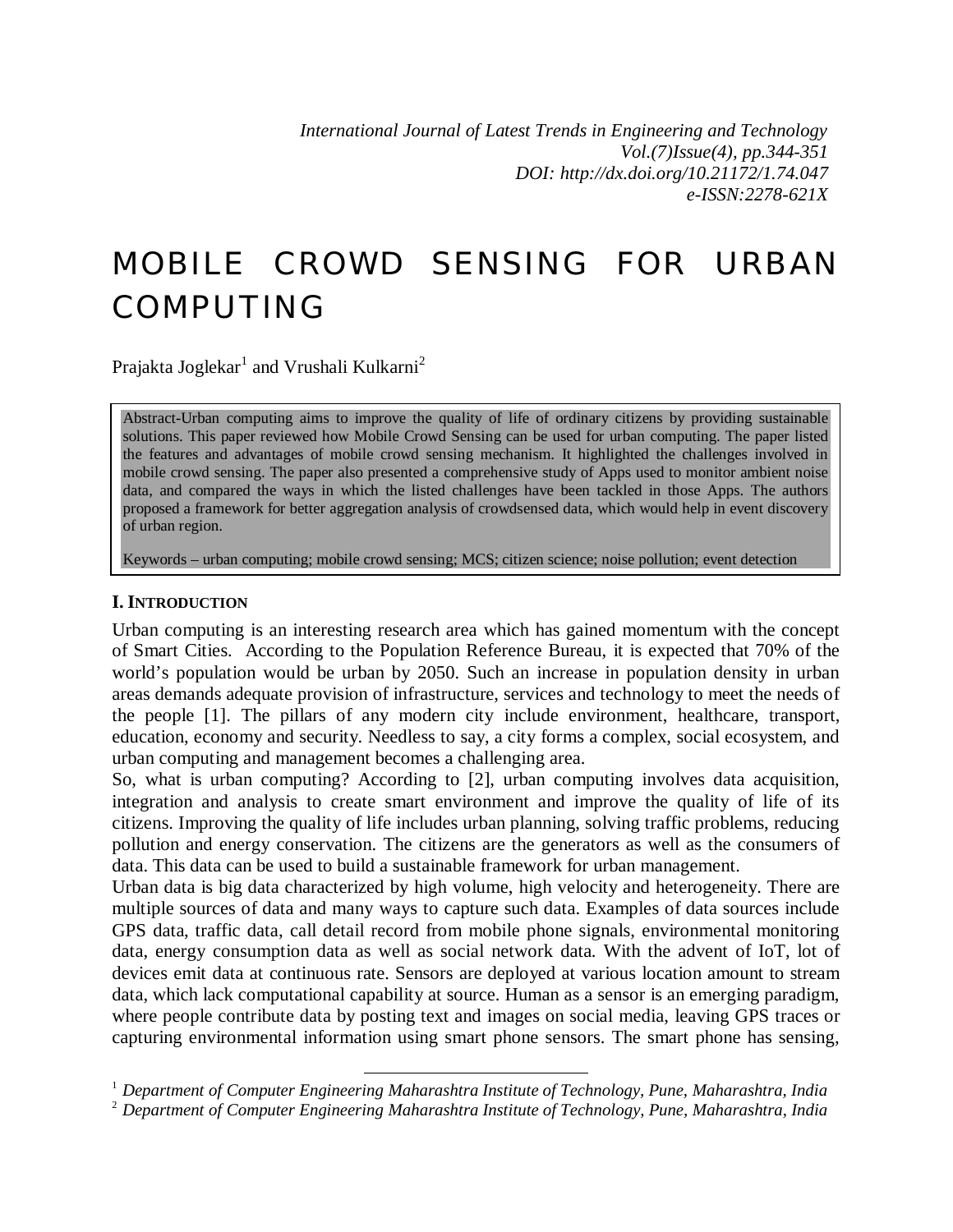computing as well as communication facility [3]. This paper delves more into how humans can be used as sensors, particularly focusing on the concept of Mobile Crowd Sensing.

The remainder of the paper is as follows: Section II introduces readers to the concept of Mobile Crowd Sensing (MCS), its features and advantages. Section III talks about challenges in MCS. Section IV gives a feature list of Smart Phone Apps which can be used to capture Noise Data, and states how these Apps have tackled various challenges. Section V states the observations from the survey done in the earlier section. It proposes a general framework for event discovery with mobile crowdsensed data using Big Data Architecture. The paper then concludes with scope for future work.

# **II. MOBILE CROWDSENSING**

Mobile crowd sensing is based on a distributed problem solving model [4], in which ordinary citizens can contribute the data sensed or generated from their mobile devices. According to the latest statistics from Google, the number of mobile phone users in the world would expectedly cross the 5 billion mark by 2019. Every such user can participate in data capture using MCS method. This data is then aggregated on a central server and intelligent data mining is performed to provide smart solutions for resilient urban framework. In their work [4], the authors have done a comprehensive review of MCS paradigm, by listing its features, presenting applications enabled by MCS and proposing a conceptual framework for such systems. They have also discussed the challenges and research opportunities for mobile crowd sensing. Our work takes inspiration from their work, however we focus more on sensing environmental data and literature related to noise level monitoring using MCS paradigm.

Mobile crowd sensing involves crowd sourcing as well as participatory sensing mechanisms. One can capture user data (e.g. location), ambient data (e.g. noise levels) as well as social data (e.g social events) using MCS technique. Smart phones have inbuilt sensors (e.g 3D accelerometers, microphones, gyroscopes, magnetometers, compass, GPS, light etc). Along with high computational power and emerging 4G wireless standards, Mobile Crowd Sensing paradigm looks to be a promising method of data capture [5].

Users can perform myriads of activities on their smart phones, amounting to huge amount of heterogeneous data being generated. The activities include online shopping, social networking, audio/video streaming, GPS traces, using sensors to measure ambient temperature, noise etc. Users can choose to monitor the events or instruct mobiles to send data automatically to the server. The former concept is called participatory sensing and the latter one is called opportunistic sensing. MCS offers high granularity in space and time, as the user can readily go to the desired place at desired time to capture the data. This is not possible in case of sensors which are deployed at fixed locations.

MCS is essentially a digital form of citizen science. Citizen science enables researcher to collect data on a spatio-temporal scale [6], which, otherwise, is not possible without great investment of time and cost.

#### *A. Features and advantages of Mobile Crowdsensing*

1. Increases citizen's awareness towards his ambience and society.

2. Deployment cost is low, as compared to sensors in WSN, as the user already possesses a phone. In other words, MCS leverages existing sensing and communication infrastructure along with the mobility feature of mobile user.

3. Every area is accessible for capturing data as the phone is a very portable device. Thus, MCS provides fine spatial granularity.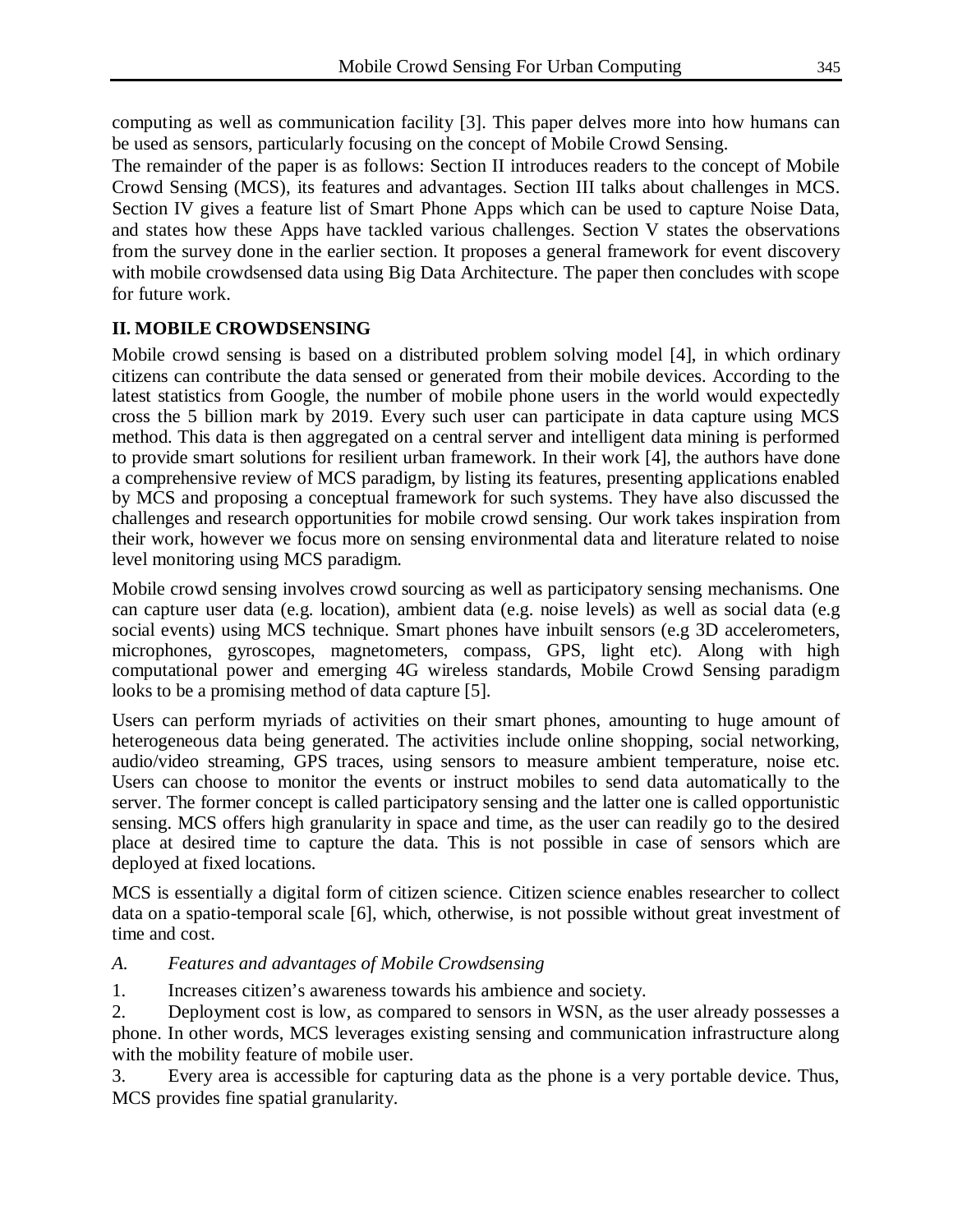4. Data can be captured in both, obtrusive as well as unobtrusive ways, saving on user's time.

5. Other than just the environment readings, smart phones can also capture users' feelings or remarks regarding the readings. E.g. Apps like NoiseTube enable the user to sense noise levels as well as attach tags describing the situation, like party music, or traffic jam.

6. Such data can be aggregated and sent to the municipal corporation, where officers can understand the urban dynamics and improve on town planning. It also helps the authority and police to take immediate action in case of disaster or untoward incident.

7. Mobile Apps can be built with disruption tolerant services so that data is captured and stored locally first, and then transmitted whenever network connection is available.

# **III. CHALLENGES IN MOBILE CROWDSENSING**

Though all the advantages mentioned in the above section makes MCS look promising, there are many challenges faced by MCS applications. These challenges include data quality, inconsistency, sparsity problem, privacy issues, resource limitations, aggregation issues and incentive mechanisms [3 and 4].

1. Data Quality

As the citizens themselves are the owners of their device, they can intelligently contribute high quality data. This is a boon as well as a disadvantage. Humans may capture wrong data or collect data from a wrong place. Humans may experiment with sensors and send false, garbage data to the server. Smartphone sensors themselves are prone to error too. So, data quality is one of the primary concerns in mobile crowdsensing.

2. Data redundancy and inconsistency

Along with quality of data, redundancy and inconsistency pose challenge in MCS systems. E.g. if, while measuring ambient noise levels, 2 users standing at same location record noise levels on their phones and upload it on the server, this is a case of data redundancy. Now, if these 2 readings don't match with each other due to calibration problem or background noise, it's an inconsistency issue.

3. Data sparsity problem

If we employ enough users to ensure that the required target area is covered, data sparsity problem would not arise. This involves cost in terms of energy consumption, network bandwidth and incentive mechanisms, which the users may not readily agree to bear with. To solve this problem, the authors of [7] have introduced a Sparse MCS framework to achieve satisfactory data quality.

4. Resource Limitations

As there are multiple sensors within single smart phone device, identifying and scheduling of sensing and communication tasks becomes a challenge. GPS data is high quality data, but it drains phone battery faster. Also, different applications may want to use GPS data at the same time, thus requiring efficient resource allocation mechanisms. Same problem exists with bandwidth. How different crowd sensing applications utilize the same bandwidth is a challenge for this paradigm.

5. Privacy issues

While on one hand, GPS enabled applications can help solve traffic congestion problem at a city level, on the other hand they tend to invade individual's privacy. Such applications collect sensitive data like the current location of the individual, the daily commuting route etc.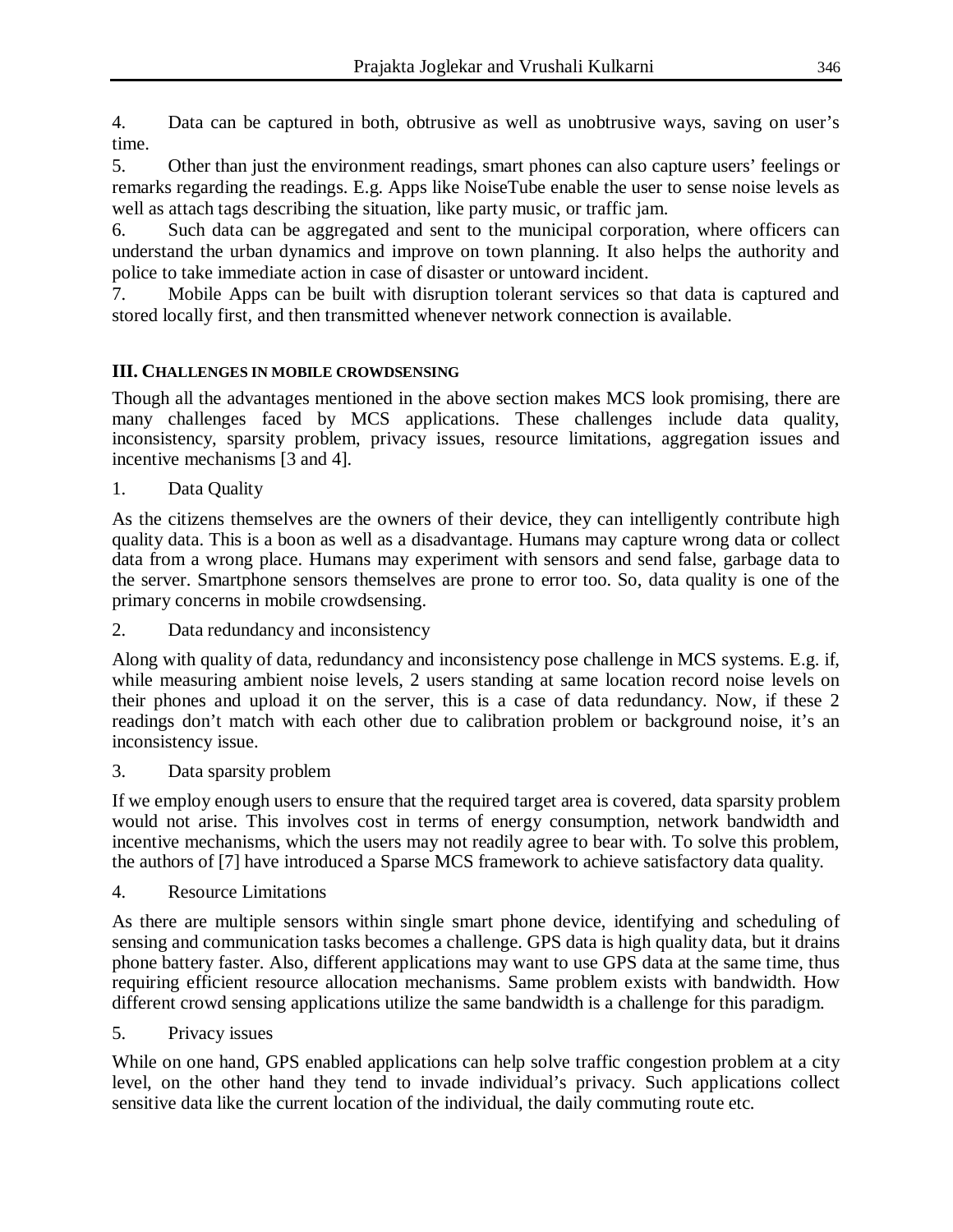# 6. Incentive mechanisms

Human involvement in MCS calls for appropriate incentive mechanisms. Participants have to put in explicit or implicit efforts to sense and capture the data. Without strong incentives, humans may not participate willingly in such applications. It is a challenge to keep the users engaged while capturing the measurements on the phone. Some of the incentives which attract users include: interesting task (gamification), enjoyment, service, altruism, financial rewards, ranking and social recognition etc.

# 7. Aggregation issues

Effective decisions can be taken by urban authorities, if quality data from smartphones is sent to the central server and aggregated to produce heat maps and reports, visualizing the pulse of a city. This can also be used to build predictive models to improve the resilience of the city. However, this requires efficient data mining algorithms on the server. Sometimes, real time data needs to be analyzed and acted upon using data stream mining algorithms.

# **IV. SURVEY OF URBAN NOISE RELATED MCS APPLICATIONS**

In order to understand how the above challenges are tackled in smart phone applications, we selected 'Urban noise computing' as area of focus. Noise pollution is as harmful as air and water pollution, impacting health and wellbeing of citizens. Continuous exposure to loud noise may result in hearing loss, high blood pressure, psychological disorder or change in social behaviour of the people. Hence, it is necessary to capture ambient noise levels to know our daily exposure to noise, and take steps to avoid continuous exposure to loud noise. Citizens' participation is the best way of collecting noise data, as they can immediately sense it on their smart phones and send it to the city officers if the noise is intolerable.

We have done a survey of some literature papers describing mobile crowdsensing applications related to noise pollution data. Table 1 lists such applications, describing how various challenges related to mobile crowd sensing have been handled while capturing noise levels and generating noise maps. This is not a comprehensive list, however, it gives an idea of the overall picture.

| S.            | <b>Application</b>           | <b>Description</b>                                                                                                                          | <b>Challenges</b>                            | <b>Methods</b><br>handle<br>to                                                                                                                                         |
|---------------|------------------------------|---------------------------------------------------------------------------------------------------------------------------------------------|----------------------------------------------|------------------------------------------------------------------------------------------------------------------------------------------------------------------------|
| No.           |                              |                                                                                                                                             | handled                                      | challenges                                                                                                                                                             |
| $\mathbf{1}$  | NoiseTube [8]                | Using this App, citizens can use<br>their mobile phones to capture<br>urban noise in $DB(A)$ , tag and<br>upload it to visualize noise maps | Incentive; Privacy                           | Social<br>translucence.<br>ranking;<br>key<br>user<br>1S<br>generated and her email id<br>is not displayed.                                                            |
| $\mathcal{D}$ | NoizCrowd<br>$[9]$           | A crowd-based Data Gathering<br>and Management System for<br>Noise Level Data                                                               | Aggregation<br>analysis;<br>Data<br>sparsity | Use of<br>SciDB<br>for data<br>calculations; k-<br>intensive<br>neighbour<br>nearest<br>interpolation<br>(Manhantten<br>3 distance)<br>for<br>spatial<br>interpolation |
| 3             | Ear-Phone [10]<br>and $11$ ] | This App does a context aware<br>noise<br>mapping using<br>smart                                                                            | Resource<br>limitations;<br>Data             | classifier<br>Context<br>using<br>accelerometer data and kNN<br>algorithm to start sensing                                                                             |

Table -1 Smartphone Apps capturing urban noise levels using crowdsensing method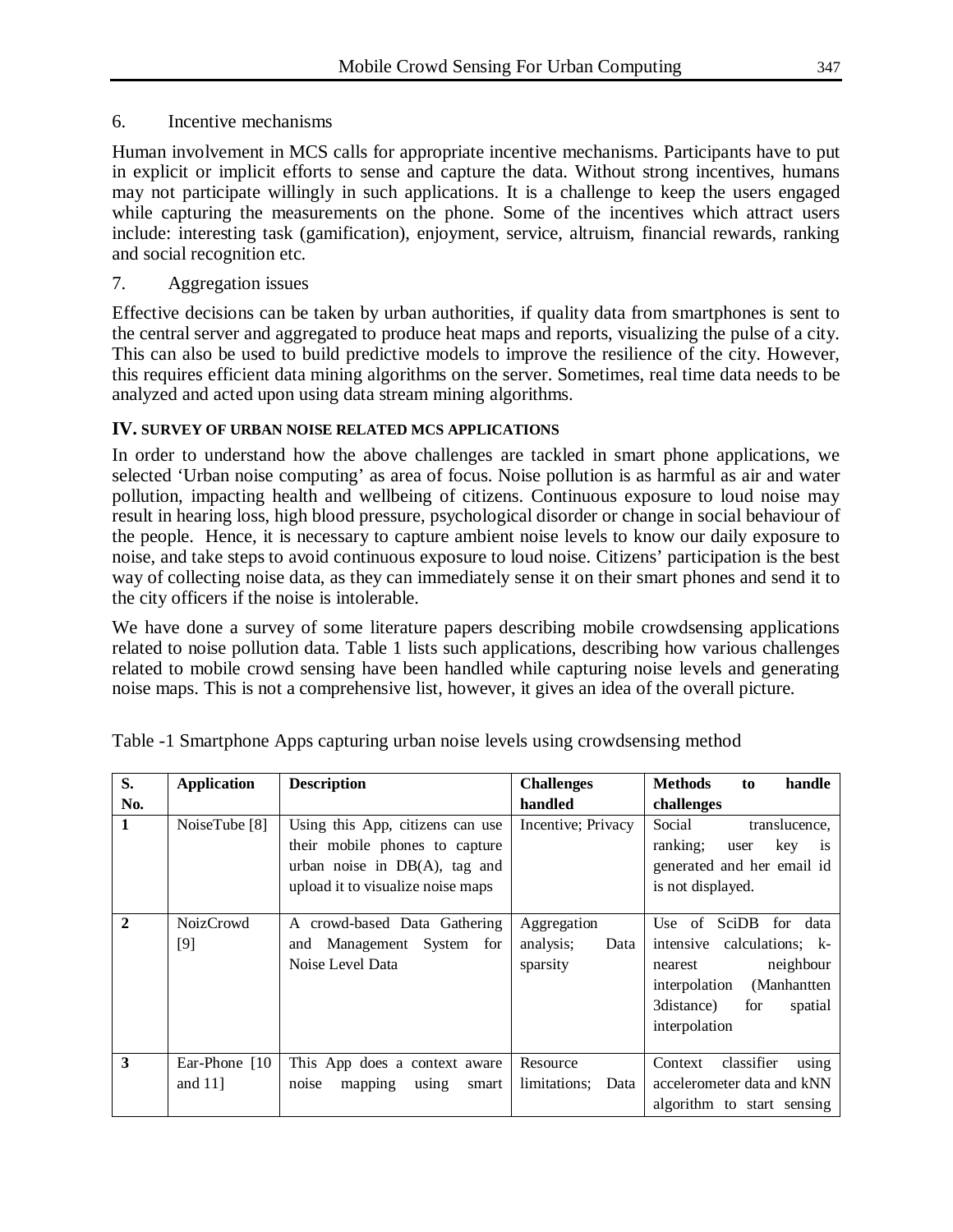|                |                                      | phones.                                                                                                                                                                        | sparsity                                                               | only when phone is outdoor<br>and held in hand, thereby<br>saving energy and CPU<br>utilization;<br>$11-$<br>norm<br>minimization<br>for<br>interpolation                                                                                |
|----------------|--------------------------------------|--------------------------------------------------------------------------------------------------------------------------------------------------------------------------------|------------------------------------------------------------------------|------------------------------------------------------------------------------------------------------------------------------------------------------------------------------------------------------------------------------------------|
| 4              | NoiseMap<br>$[12]$                   | Mobile<br>crowd<br>sensing<br>based<br>gather<br>noise<br>system<br>to<br>measurements and propose noise<br>abatement<br>measures<br>city<br>to<br>managers.                   | Sparsity;<br>Data<br>Incentive;<br>Privacy;<br>Aggregation<br>Analysis | Decision<br>classifier<br>tree<br>(C4.5) to predict noise<br>levels from other datasets<br>OSM;<br>Open<br>like<br>data<br>access, ranking, ; choice to<br>keep measurements private;<br><b>DBScan</b><br>Clustering<br>algorithm        |
| 5              | <b>NoiseSPY</b><br>$[13]$            | Using this App, the users can<br>explore the city area and collect<br>and visualize noise levels real<br>time.                                                                 | Resource<br>limitations                                                | Logging options are given<br>to the user to save data<br>space.                                                                                                                                                                          |
| 6              | SoundOfTheC<br>ity [14]              | This project uses an unobstrusive<br>method to capture noise levels,<br>upload and aggregate it centrally<br>to produce noise visualization<br>map                             | Resource<br>limitations                                                | The App doesn't send noise<br>data to the server if the<br>phone is in the pocket or<br>indoor.                                                                                                                                          |
| $\overline{7}$ | Zappatore [5]                        | Data captured is aggregated,<br>filtered<br>interpolated<br>and<br>on<br>Hadoop to provide city managers<br>with noise pollution levels along<br>with noise abatement measures | Privacy;<br>Aggregation<br>Analysis                                    | information<br>Owner<br>and<br>metadata is not sent to the<br>server, the mobile devices<br>are indexed to their IMEI<br>code (International Mobile<br>Equipment Identity); HDFS<br>based Apache Hive for ETL<br>and aggregation of data |
| 8              | NoiseBattle,<br>NoiseQuest<br>$[15]$ | gamification<br>This<br>App<br>uses<br>techniques to engage users in<br>capturing data                                                                                         | Incentive;<br>Data<br>Quality                                          | Gamification<br>capture<br>$\overline{\phantom{0}}$<br>higher noise levels to score<br>more; Consider time of the<br>day and location factors for<br>data quality                                                                        |

#### **V.OBSERVATION**

We observe that data sparsity problem has been considered in most Apps and interpolation methods have been applied. Many of the Apps also offer various incentives to engage users. Privacy preservation is an area of challenge in MCS. Some works like PEPSI architecture [16]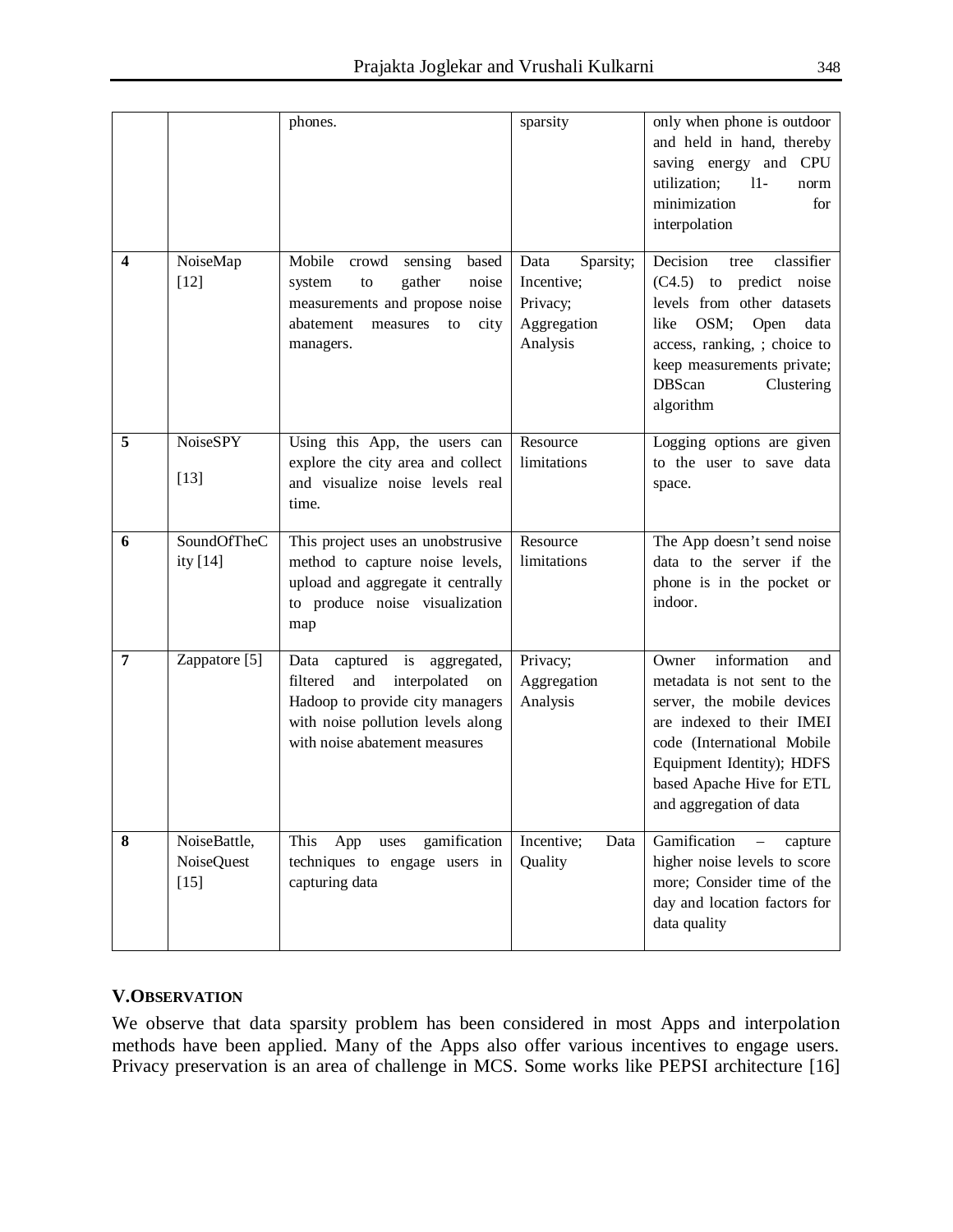and Virtual Wall concept [17] have delved in this research area to come up with innovation solutions.

We further observe that though the problem of aggregation analysis has been addressed by few Apps, the application at the server only generates noise maps or displays area wise average noise levels. Few of the applications predict noise levels using machine learning algorithms. However, not much work has been done on event discovery in urban areas using noise data. In his survey paper [2], Zheng has mentioned many good papers where city events or anomalies are detected, however most of them rely on taxi trajectory data, check-in data or 311 complaint data. Such datasets are very difficult to obtain as open datasets in Indian context. We would therefore like to look into this area of research to find out whether interesting events can be detected using measured noise data. To this effect, we envisage a big data framework with machine learning support to store and process MCS data.

We propose an outline framework in this paper, to support MCS mechanism and machine learning using Big Data platform. The framework is shown in Figure 1.The framework consists of following stages:

1. Data capture stage – Data is captured by citizens using mobile crowd sensing. E.g. Noise levels

2. Data pre-processing – Data uploaded on the servers by different smart phones, should be pre-processed to find out noisy data, missing attributes or duplicate records. Normalization should be done for contextual attributes if required. Unwanted features should be removed

3. Storage and Processing on Apache Spark – Apache Spark is powerful Big Data processing Engine with Machine Learning support in the form of MLib. It uses resilient distributed datasets (RDDs) for fast computing and aggregation. Since the mobile crowd sensed data will be huge in volume a city level, it can be stored using Spark into HDFS.

4. Event discovery – A suitable classification, clustering or anomaly detection algorithm can be applied to discover various events in the city using MCS data.



Figure 1. A general framework for urban event discovery using MCS data

We believe that this framework would leverage the power of ordinary citizens in sensing data and such data when mined efficiently, can help the city planners understand urban dynamics and discover new events and concepts in the city. Event detection is a step towards making the city smart.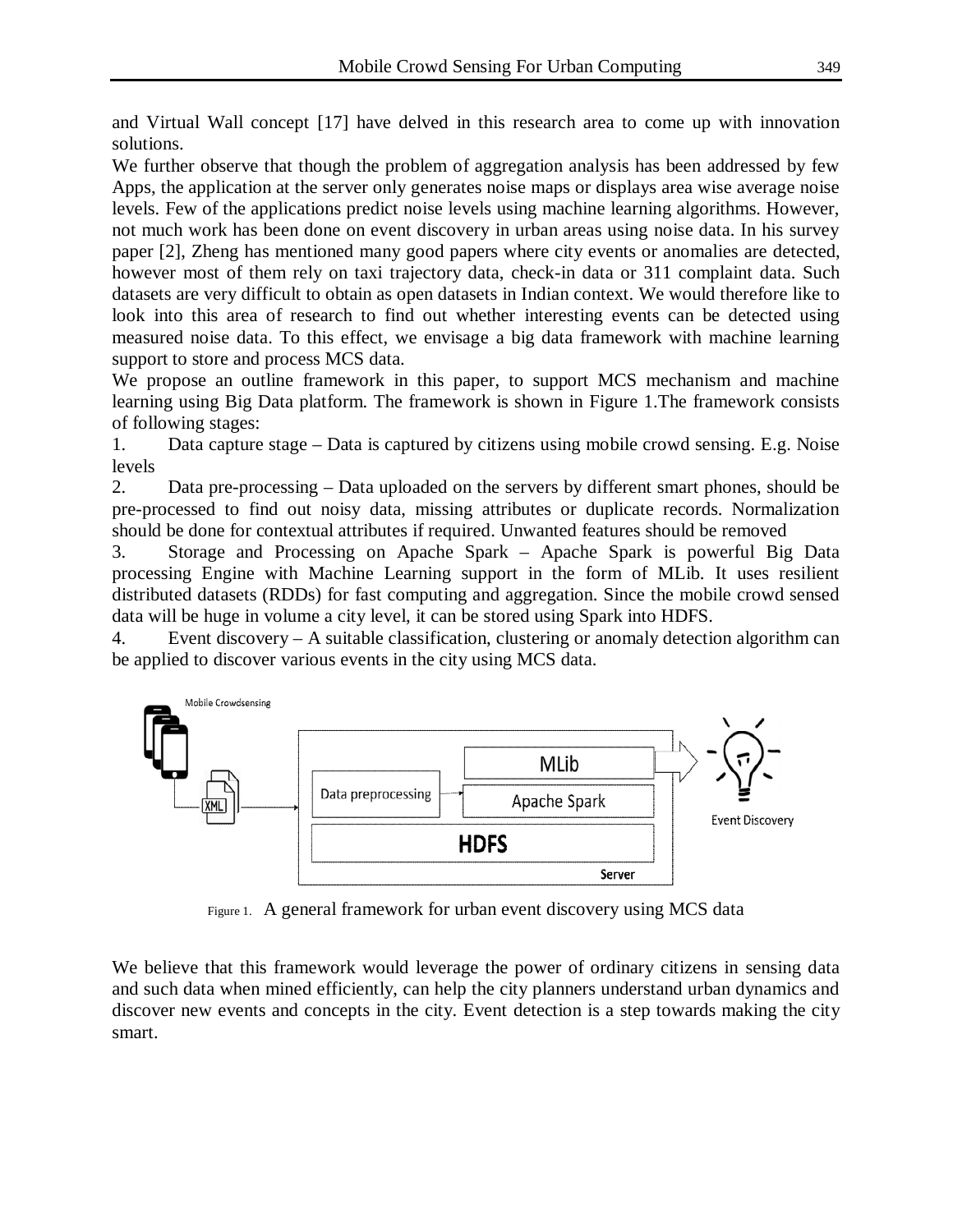#### **VI. CONCLUSION AND FUTURE WORK**

In this paper, we saw how Mobile Crowd Sensing paradigm leverages the power of ordinary citizens to collect huge amount of data in urban computing. Mobile crowd sensing comes with its own set of advantages and challenges. Different techniques have been employed to overcome these challenges in numerous applications.

The data captured using MCS needs efficient mining algorithms in order to extract interesting patterns and events related to urban city life. The framework proposed by us would help in transition of raw data captured using MCS into valuable knowledge, which would help understand the urban dynamics. To the best of our knowledge, no work has yet been done to detect events in the city using noise data measured by MCS method. In future, we propose to design and implement an efficient algorithm to detect interesting events in the city by combining urban noise computing with mobile crowd sensing.

# **REFERENCES**

- [1] Jin et. al., "An Information Framework for Creating a Smart City Through Internet of Things", IEEE Internet of Things Journal ( Volume: 1, Issue: 2), 2014
- [2] Zheng et. al., "Urban Computing: Concepts, Methodologies, and Applications", ACM Transactions on Intelligent Systems and Technology, Vol. 5, No. 3, Article 38, 2014
- [3] Ganti et. al., " Mobile Crowdsensing: Current State and Future Challenges", IEEE Communications Magazine ( Volume: 49, Issue: 11), 2011
- [4] Guo et. al., "Mobile Crowd Sensing and Computing: The Review of an Emerging Human-Powered Sensing Paradigm", ACM Computing Surveys, Vol. 48, No. 1, Article 7, 2015
- [5] Zappatore et. al., "Improving Urban Noise Monitoring Opportunities via Mobile Crowd-Sensing", Book - Smart City 360 , Springer International Publishing, isbn - 978-3-319- 33681-7, 2016
- [6] D'Hondt et. al., "Participatory noise mapping works! An evaluation of participatory sensing as an alternative to standard techniques for enviromental monitoring", In Proceedings of the 9th International Conference on Pervasive Computing. Springer, 33–36, 2011
- [7] Wang et. al., "Sparse Mobile Crowdsensing: Challenges and Opportunities", IEEE Communications Magazine August 2016
- [8] I.N. Athanasiadis et. al., "NoiseTube: Measuring and mapping noise pollution with mobile phones", Information Technologies in Environmental Engineering, Environmental Science and Engineering , Springer, 2009
- [9] Wisniewski et. al., "NoizCrowd: A Crowd-Based Data Gathering and Management System for Noise Level Data", 10th International Conference, MobiWIS 2013, Paphos, Cyprus, August 26-29, 2013.
- [10] Rana et. al., "Ear-phone: A context-aware noise mapping using smart phones", In eprint arXiv:1310.4270, 2013
- [11] Rana et. al., "Ear-phone: An end-to-end participatory urban noise mapping system", In Proceedings of the 9th ACM/IEEE International Conference on Information Processing in Sensor Networks. ACM, 105–116, 2014